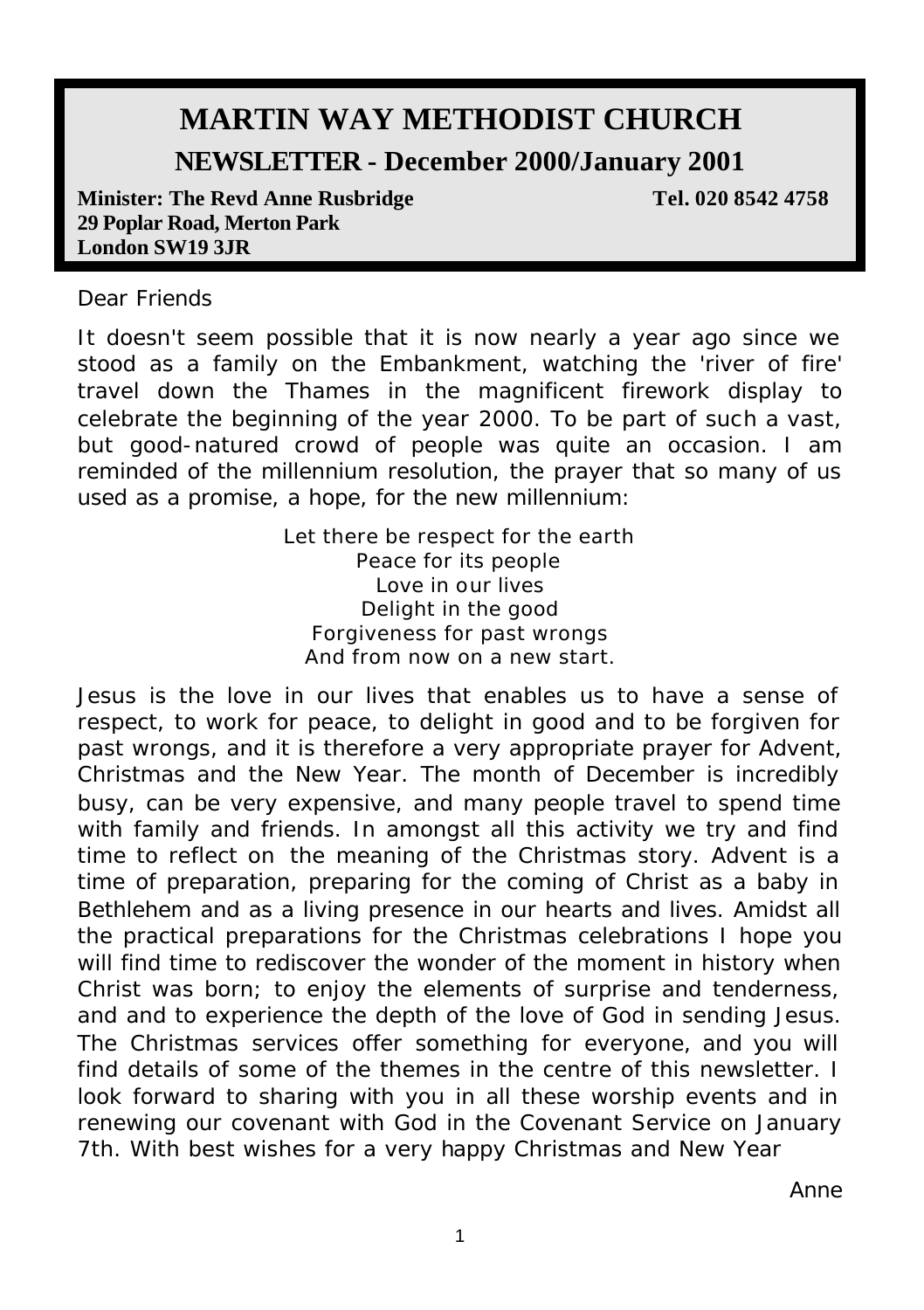# **FROM JOHN BUTLAND OUR TREASURER**

I am still hoping to have applications to sign Gift Declarations from those who have not previously covenanted their giving, so that the Church can recover tax on their contributions. Remember if you pay tax then all you have to do is sign the declaration to put into effect the recovery procedure. This can be cancelled at any time by notice in writing.

# **POSTAL COLLECTION**

The Post Box will be available in the church vestibule from 3rd December for your Christmas cards for your friends who come to church. Please be sure to put the recipients full name on the envelope [Edie Winrow, who nobly undertakes the task of being the sorting office, has not yet mastered the art of mind reading] and please contribute an appropriate amount of postage money saved which will go to our church funds. The post will be ready for collection on 17th December. Absolute guaranteed delivery to hand, unbent and unsullied by grubby post sacks!

# **CHRISTMAS SPECIALS**

We shall be enjoying a fine Christmas Lunch on Sunday 17 December. Tickets obtainable from Maralyn Loft and Lesley Mortley. £5 for adults; £2-50 for under 12's and under 5's free.

The Happy Wanderers Christmas Concert is on Saturday 16 December at 7.30 pm. Tickets @ £2.50 each (including refreshments) will be available from members of the Group or on the door. Proceeds are in aid of Christian Care in Merton.

Christmas Coffee and Chat will be on Tuesday 19 December. After that the next one will be on Tuesday, 19 January 2001.

Items for the next issue of the Newsletter (February) should be with the editor, Rosemary Keen, by Sunday 14 January at the latest.

# **BIBLELANDS**

Copies of this year's Christmas Card and Gift catalogue are now available in both vestibules. Please help yourselves. Any support you are able to give will enable you to share in BibleLands work helping many needy children. They thank you for your prayers over the past year and for the donations of stamps etc.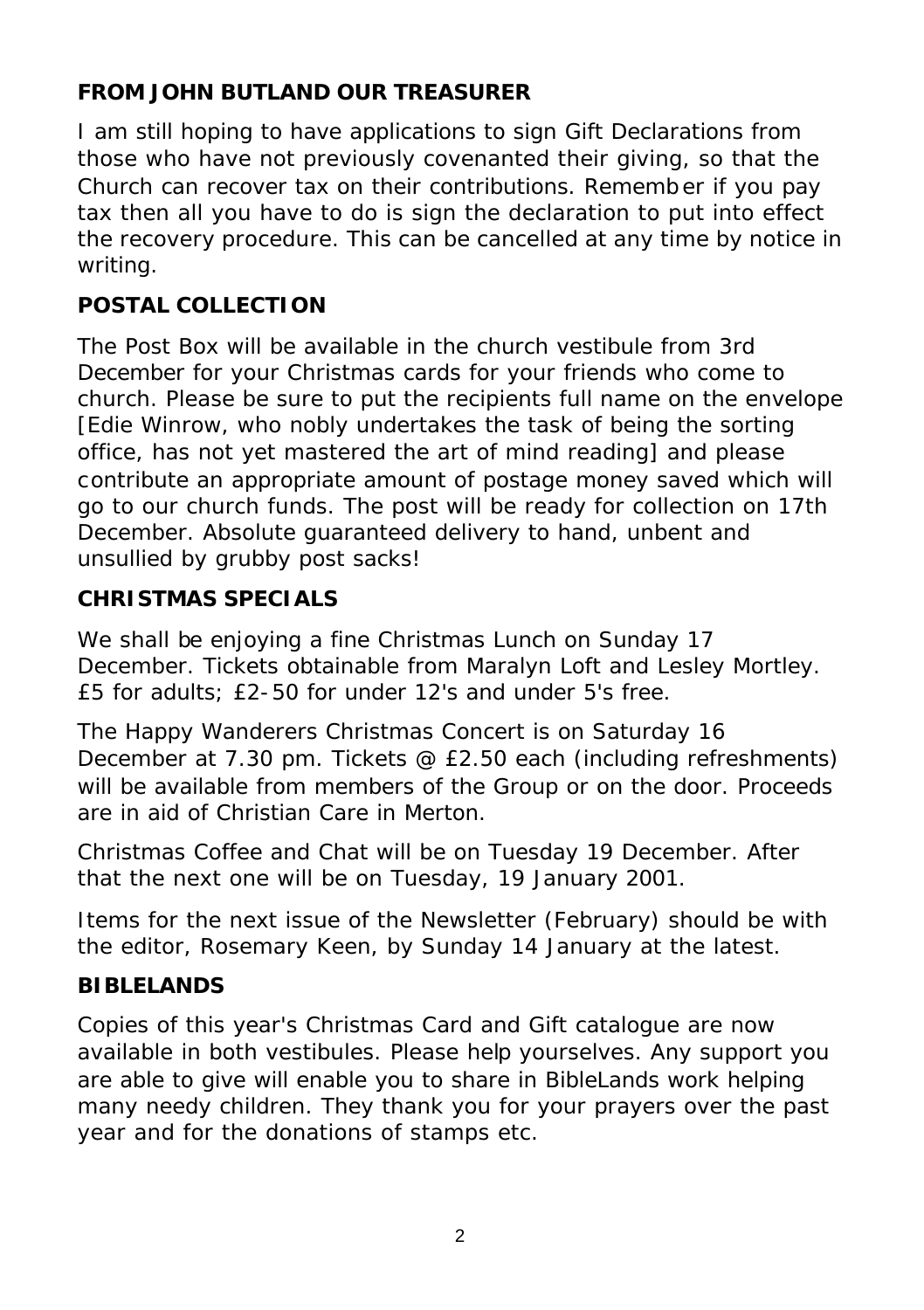## **ADVENT MESSAGE**

As Advent approaches I'm reminded of a hymn which touched and changed my life. It was about the same time of year and as I attended Sunday School we sang the hymn "No Room" from Golden Bells Song Book. The words spoke to me and I responded by offering Jesus a place in my heart and life. I pray it will continue to be a blessing and challenge.

No room for the Baby at Bethlehem's inn, Only a cattle shed. No home on this earth for the dear Son of God, Nowhere to lay His head, Only a cross did they give to our Lord, Only a borrowed tomb. To-day He is seeking a place in your heart, Will you still say to Him 'No room'? O Lord, in my heart there's a welcome for Thee. Gladly I now would say, Come in, blessed Saviour, my heart and my life Henceforth would own Thy sway. Long hast Thou waited and long knocked in vain Outside my heart's closed door; Oh, cleanse me from sin, then, dear Lord, enter in And dwell there for evermore.

Every blessing in Jesus *Moira Bailey*

## **CHURCH FAMILY NEWS**

Congratulations to Anne and Doug Neale on the birth of their granddaughter Emily to Janet and Miles. thirty years ago Janet was a member of our Sunday School and Junior Choir.

Happy birthday to Sue Chapman who will be 40 in December.

#### **CONGRATULATIONS**

Congratulations to Steve Pallister for completing the Great North Run.

Anne-Marie writes:- Steve completed the Half-Marathon in 1 hour 47 minutes finishing 9777th out of 38,000! He has raised £450 for the National Association for Colitis and Crohn's Disease. Thank you for all the sponsorship support and words of encouragement.

Hopefully he's going to run the London Marathon next year - watch this space!!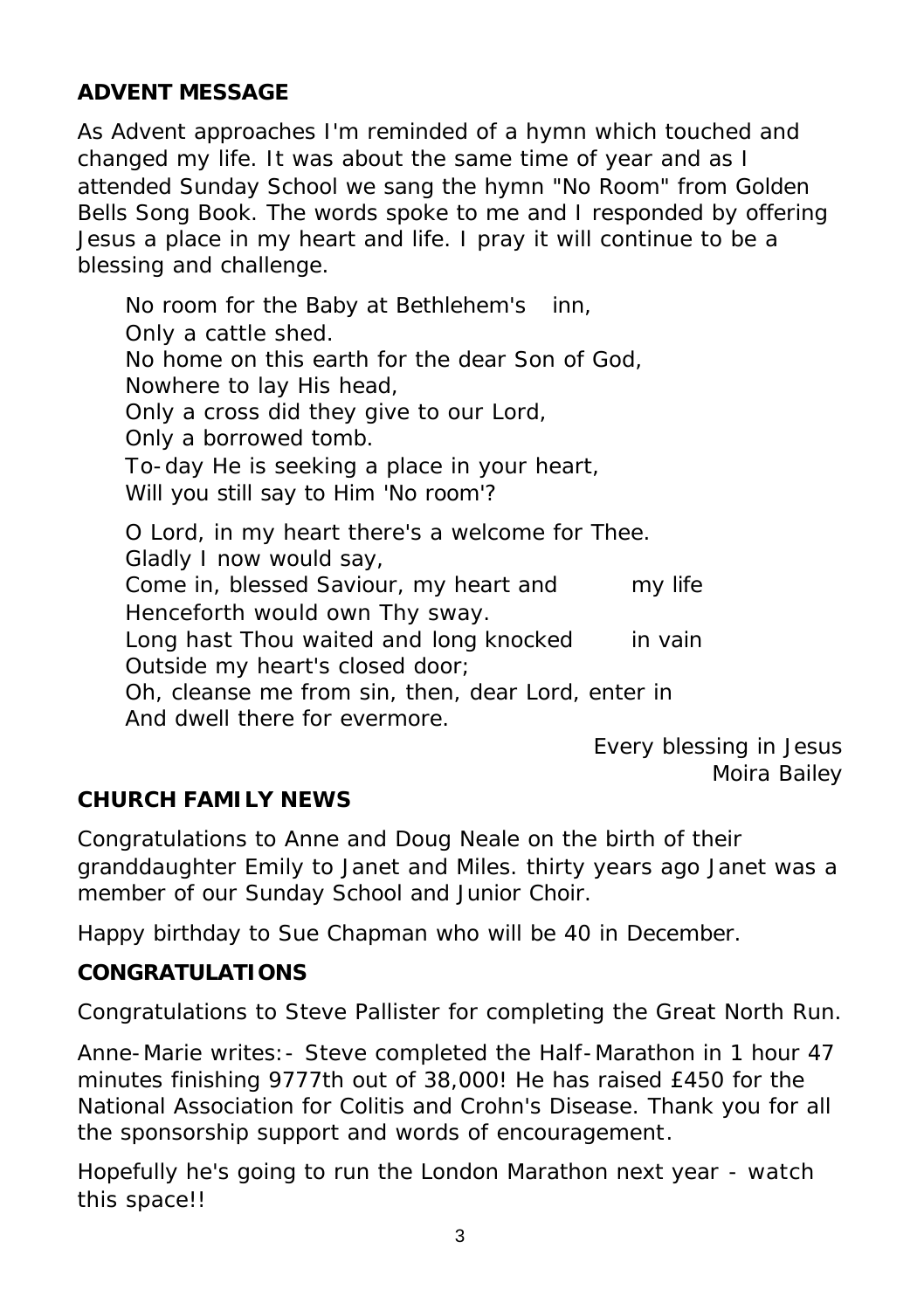## **THANKS**

Thanks to all who supported the Alexander House Bazaar. The proceeds amounted to £961.00

## **OVERSEAS MISSIONS**

Derek Heaton writes:-

What happened at our Overseas Mission Weekend reminded me of what Ivy Bass shared with many of us in 1988. About a dozen of us from Martin Way were then on a pilgrimage around the Holy Land. At that time we were very fortunate in being able to visit the Helen Keller School for Blind Children in Jerusalem. This school was owned and run by the Bible Lands Society whose headquarters are in High Wycombe. What we saw at the school prompted many of us to work in support of this charity. Ivy herself had long been a supporter of Bible Lands and had shared her knowledge of their work with us, but didn't get any other supporters. After our visit she said happily "It took you all to go and see, to be moved"; then we all supported.

Well this also happened on Sunday 29th October when our guest speaker at the morning service was Brian Ellis. We all learnt first hand of his and his colleagues' wonderful work in their charity Vision Aid Overseas. Through questions and answers we learnt about the needs of people of all ages in many parts of Africa whose eyesight problems are severe; how with love, care and specialist examination many folk with poor eyesight can now see - something we all take very much for granted. We learnt about the hours and expenses given voluntarily by the specialists. It was so moving we all knew we had to do more, and right away that Sunday morning donations were £169.37. We acted on "personal hands-on work". For that Martin Way - very many thanks.

Not forgetting the previous day Saturday 28th when many braved the gales and rain to enjoy lunch, games and chats. Thank you all for supporting and spending. This could not have happened without all those who gave precious time to help us in every different way. You know who you are. Very many thanks!

*Derek Heaton*

[The grand total raised over the weekend was £309.83]

Spread the word to your friends and keep the old spectacles flooding in (NOT the cases)

Spectacles can be given to Roy Ellis or to Derek and Mary Heaton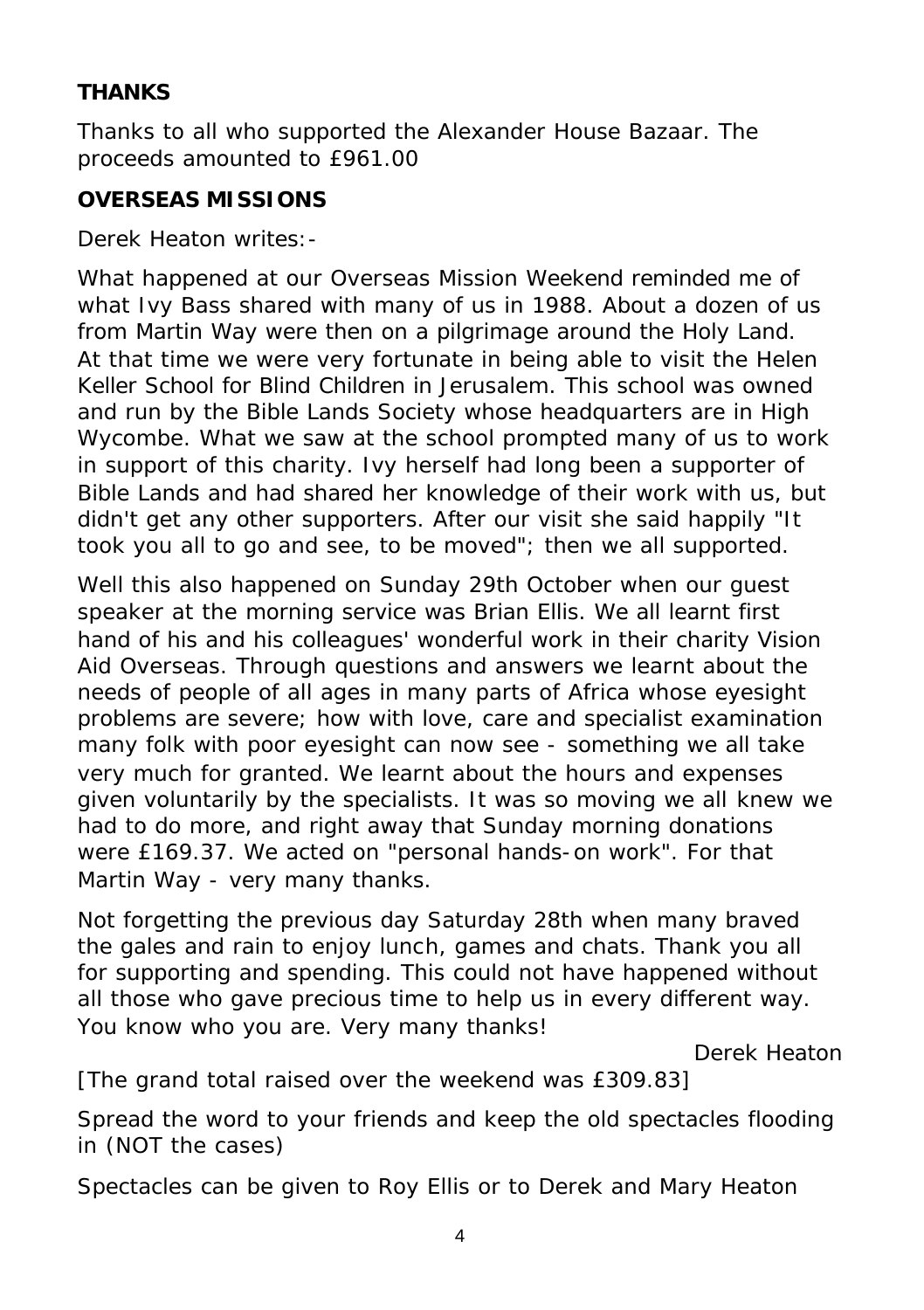# **TOY AND GIFT SERVICE 3 DECEMBER**

For many years we have held an annual toy service in December, where children have brought unwanted toys to give to underprivileged children. This year we invite you to support "The Windmill Project". This is a charity run by the Sisters of Notre Dame in Clapham. Basically it is a college set up for women from refugee families where they can learn various skills e.g. basic English, computing, bookkeeping, child care etc, skills which will enable them to enter the work force and become independent. These women have had some very harrowing experiences, but are determined to start afresh and support themselves and families.

Gifts that would be much appreciated are small luxury items bubble bath, shampoos, nice soap, talc, nail varnish. Also welcome would be basic household items such as coffee mugs, tea towels and anything that would help set up a home. Magazines are very popular, particularly those with recipes. A lot of women see the ingredients in the shops but don't know how to cook them. Toys are also very acceptable either to be given out to individual children or to be used in the nursery and crèche. Second hand toys and items in good condition would be much appreciated.

At our Gift Service everyone, not just the children, will be invited to bring forward their gift. We look forward to seeing you there.

## **SUNDAY CLUB NEWS**

We have the children in the Sunday Club across the range of crèche, beginners (Sparklers), juniors (All Stars/Trail Blazers) and seniors. Anne Conquest and Sue Boyd lead the Sparklers group, Brenda Cannon leads the All Stars/Trailblazers group and Geraldine Ellis leads the senior group. Mike Mortley as our Sunday Club Coordinator is around most Sundays. Mike is very involved with the Sunday morning sessions and quite often steps in to lead one of the groups or offer much needed support. The beginners and juniors follow the Scripture Union notes that have recently taken on a 'new look' though the content is much the same format. The children seem to enjoy the sessions which contain mime, drama and stories. There are always plenty of activities to choose from. Very often a suggestion is made to include a member or members of the congregation, so if you're willing to 'have a go' and join us occasionally then please have a word with one of us, We try to make use of new and up-to-date material to introduce the children to the gospels. We took the children on an outing during the summer to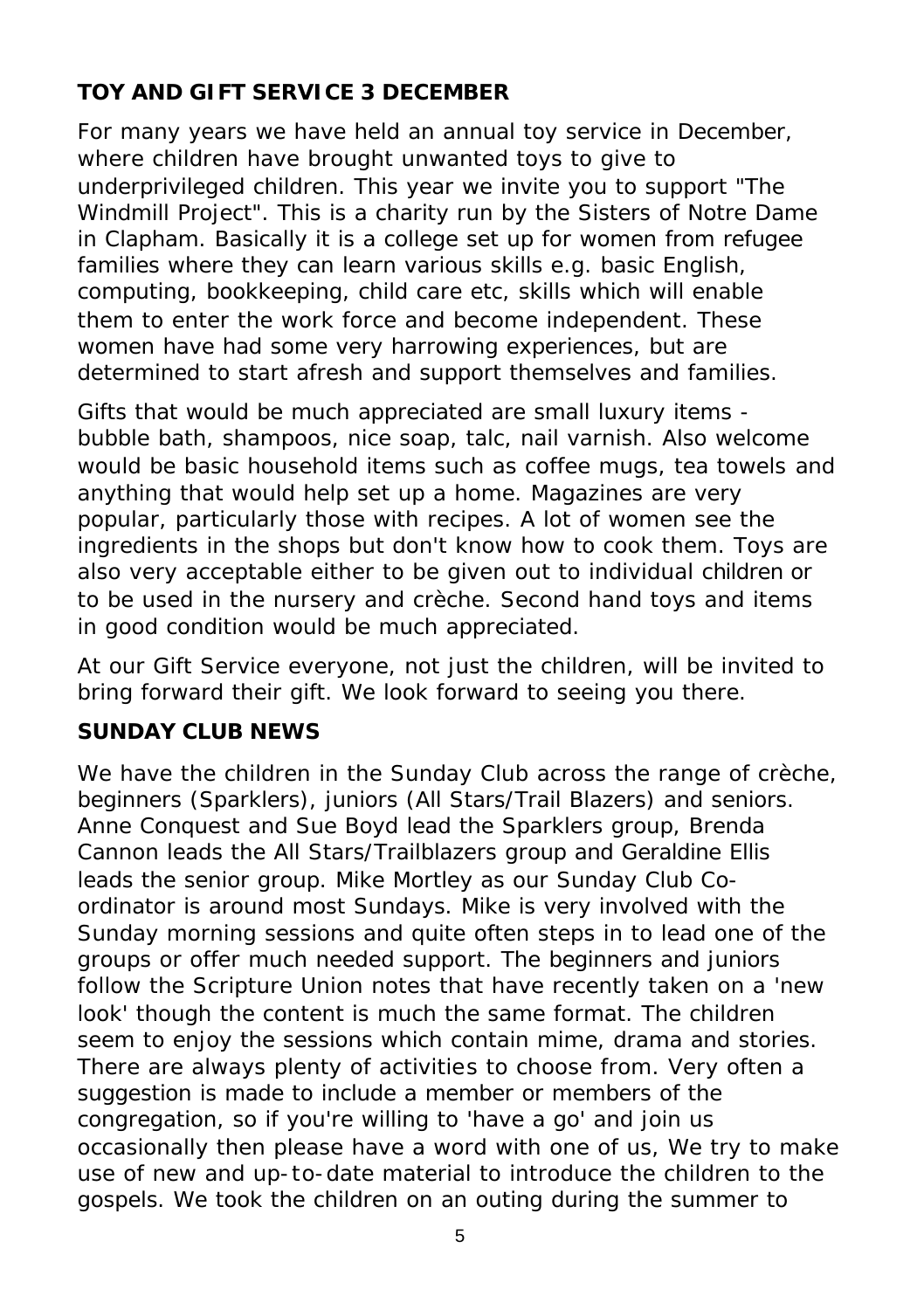see "The Miracle Maker" an animated film about Jesus' life. It is based on Luke's gospel and is told through the eyes of a child. We have also used video cartoons called "The Story Teller" (as seen on TV). The children seemed to have enjoyed these and we found it was useful material to use during the six week summer holidays when we usually join together for all age sessions.

Most of the leaders are here every Sunday morning but occasionally for various reasons one or two may not be able to attend. With that thought in mind any extra support would be welcome. If you love Jesus then come and share His love with them. Their response is forever surprising. They too have so much to give.

*Brenda Cannon*

#### **Now a note from Geraldine**

The senior group of the Sunday Club has quite a large age range but seems to be quite successful. Children from the age of 10 join us and we at present have children ranging between 10 and 15. They all get on extremely well together and I am pleased to report that some Sundays I have as many as 10 in the vestry. At the moment there are 12 on the 'register'. I admit that I was not happy with the Scripture Union lesson notes but felt I did need some guidance. The Scripture Union notes were too much like a school lesson and did not involve enough discussion, games etc.

Mike came into church one Sunday and said he had been looking in a shop up in London and had found some books which he thought I might find useful. Well, all I can say is "Well-done Mike and thankyou". The books are excellent. Admittedly I do not stick to a particular theme all the time, but the ideas, Bible activities, games etc. are great. The ones I like the best are by John Buckeridge and are called simply Youth Work. They come in different volumes and up to now I have used a volume on Belief, Culture, Christian Living and Lifestyle. I am now using a big volume including new lessons on all these and more. The topics I have covered, just for example, include self-esteem, setting goals in life, the power of anger, caretakers of God's world, hypocrisy and the influencers. All these topics make the children think about their own and other life-styles. There is usually a worksheet to photocopy and the sessions include games, discussion starters, talks, Bible studies with many optional extras. I certainly enjoy planning and taking the sessions and I hope the children not only enjoy them but get something from them.

*Geraldine Ellis*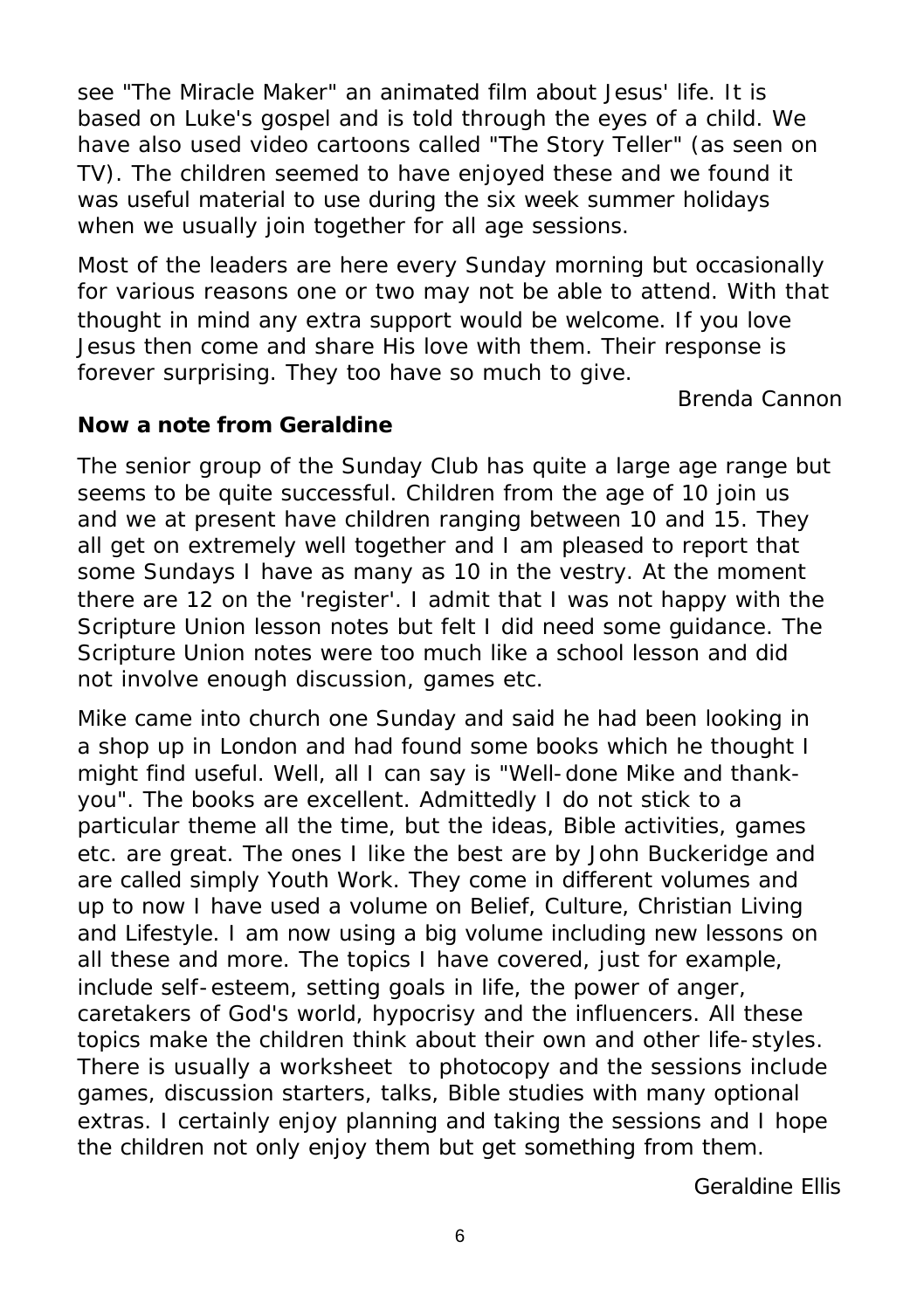## **RAINBOWS - HELP NEEDED!!!**

Are you active, 'child-friendly' and able to give one hour a week helping with a Rainbow pack? The 1st Merton Park Rainbows (girls aged between 5 and 7) meet on the church premises on Wednesdays between 5.30 pm and 6.30 pm under the leadership of Geraldine Ellis. At present the group is limited to 10 and has a long waiting list. Geraldine's helper is leaving at Christmas and without a replacement the pack may have to reduce in size and the waiting list may get even longer. If you are interested and able to spare some time, please speak to Geraldine (8542-9241)